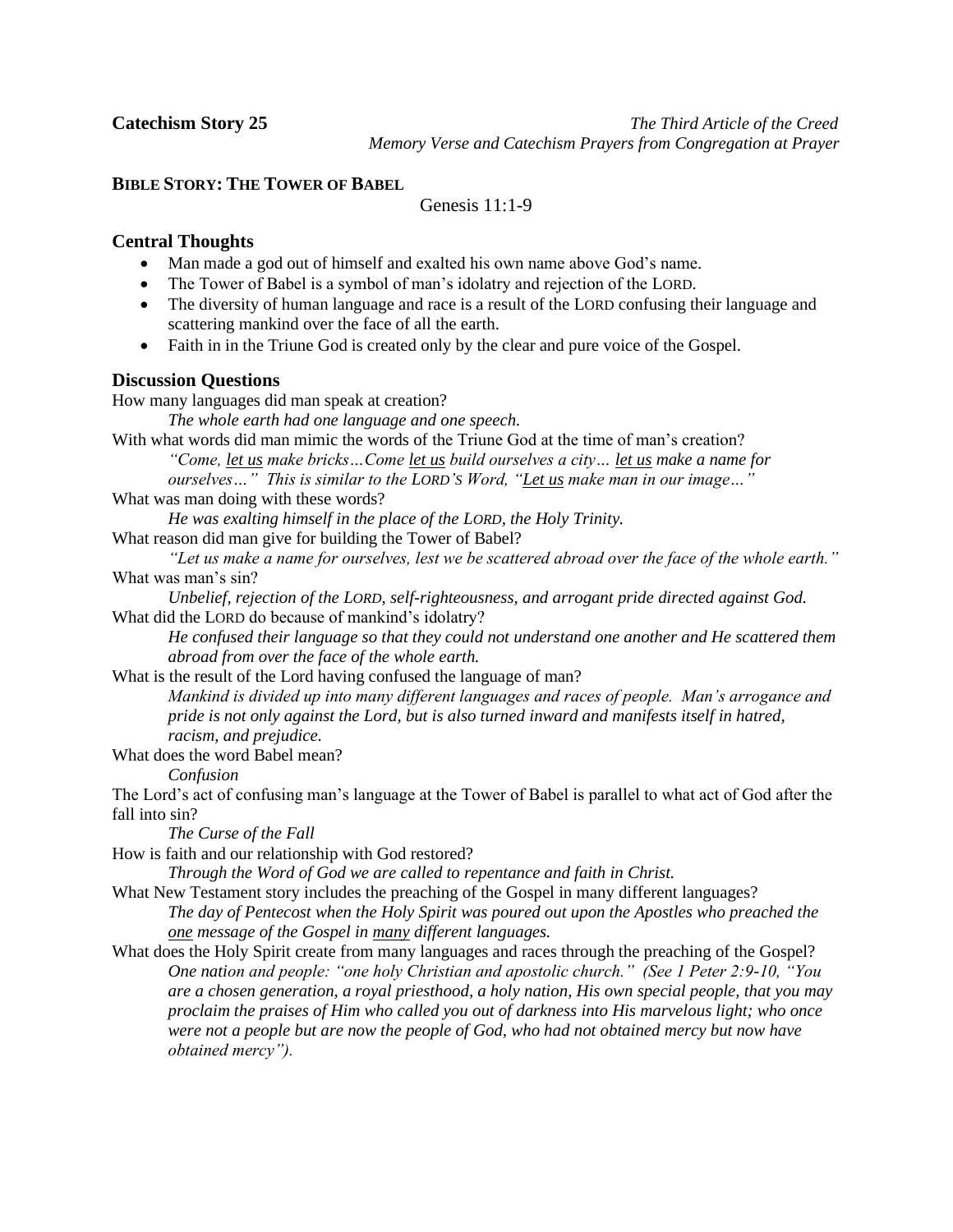### **Meditation on the Bible Story**

At the beginning of creation, mankind spoke only one language. Through the spoken word, man's relationship with God and one another was established. Man's sin of self-righteousness, wanting to be God for himself, was manifested in the desire to build a tower as a monument to his own accomplishments. He wanted to "make a name" for himself and take the LORD'S place as his own god. This sin was a denial of the Triune God, the source of man's life, and a sin against God's holy name. Man's attempt to usurp the LORD as God is depicted in man's mimicking of the plural pronoun for God at the time of man's creation "*let us*." The triune name is alluded to and reasserted by the LORD as He resolves to confuse man's language: "Come, *let Us* go down and there confuse their language." By this word, God multiplies the languages and races of mankind so that man's self-righteousness and pride toward God is now more intensely manifest in his relationships with other men. The unity of man's arrogance toward God is now seen in his arrogance toward his fellow man in the form of racism, prejudice, and bigotry. This "babble" of languages and races still manifests itself today in the strife and warfare among all the people of the earth in every human relationship. Our relationship with God and one another is restored only through the pure preaching of the Gospel. On the day of Pentecost, the apostles spoke the one Gospel in many different languages to make of the many one, through the forgiveness of sins in Jesus' name.

### **Prayer on the Bible Story**

O Lord, You confused man's language at the Tower of Babel because he made a god out of himself. Call us from every language and race of people to be Your own holy nation, that with one voice we might confess the true faith and proclaim the Gospel of Your forgiveness in all the earth; for you live and reign, Father, Son, and Holy Spirit, one God, now and forever. Amen.